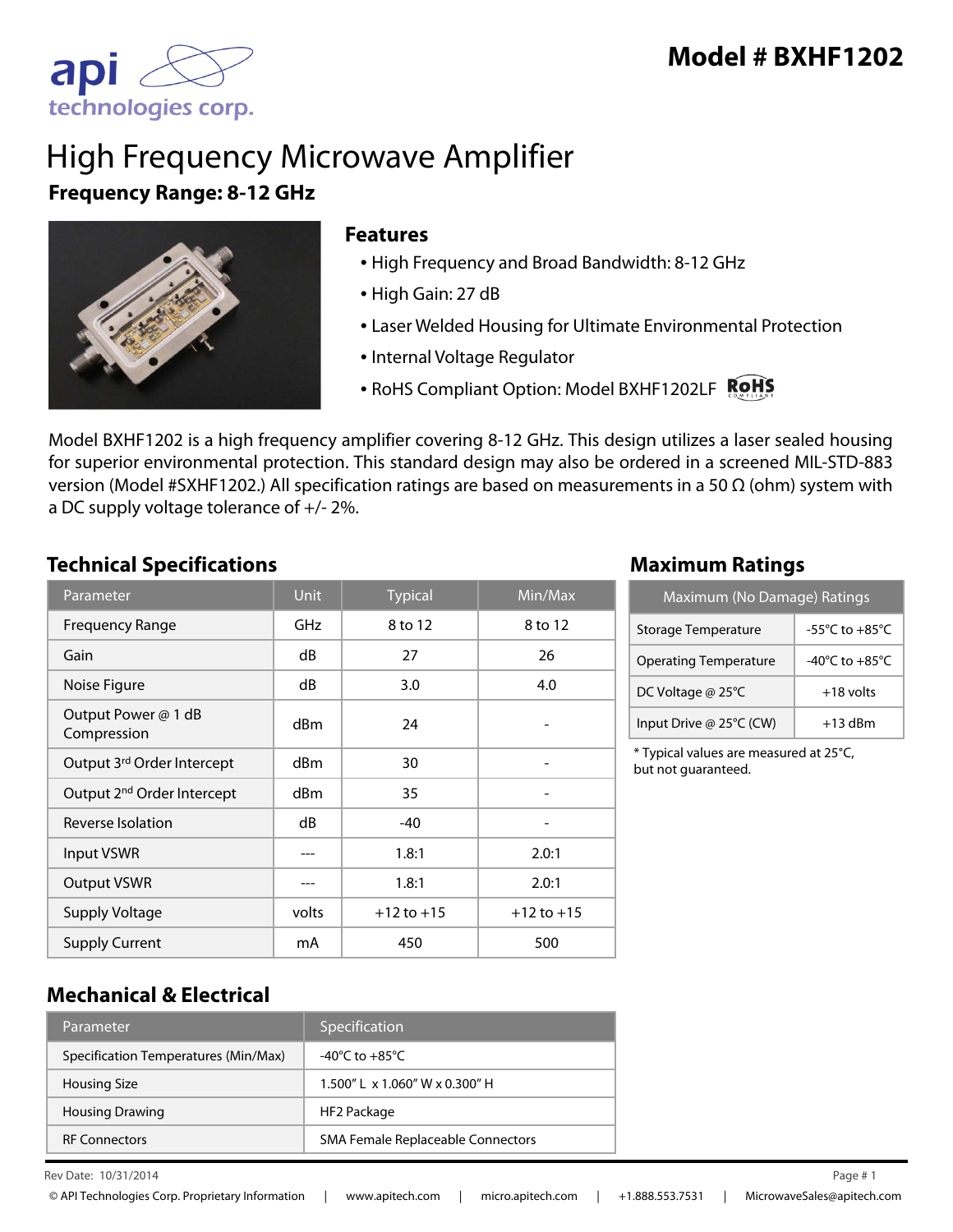## **Model # BXHF1202**

## **Typical Performance Graphs**